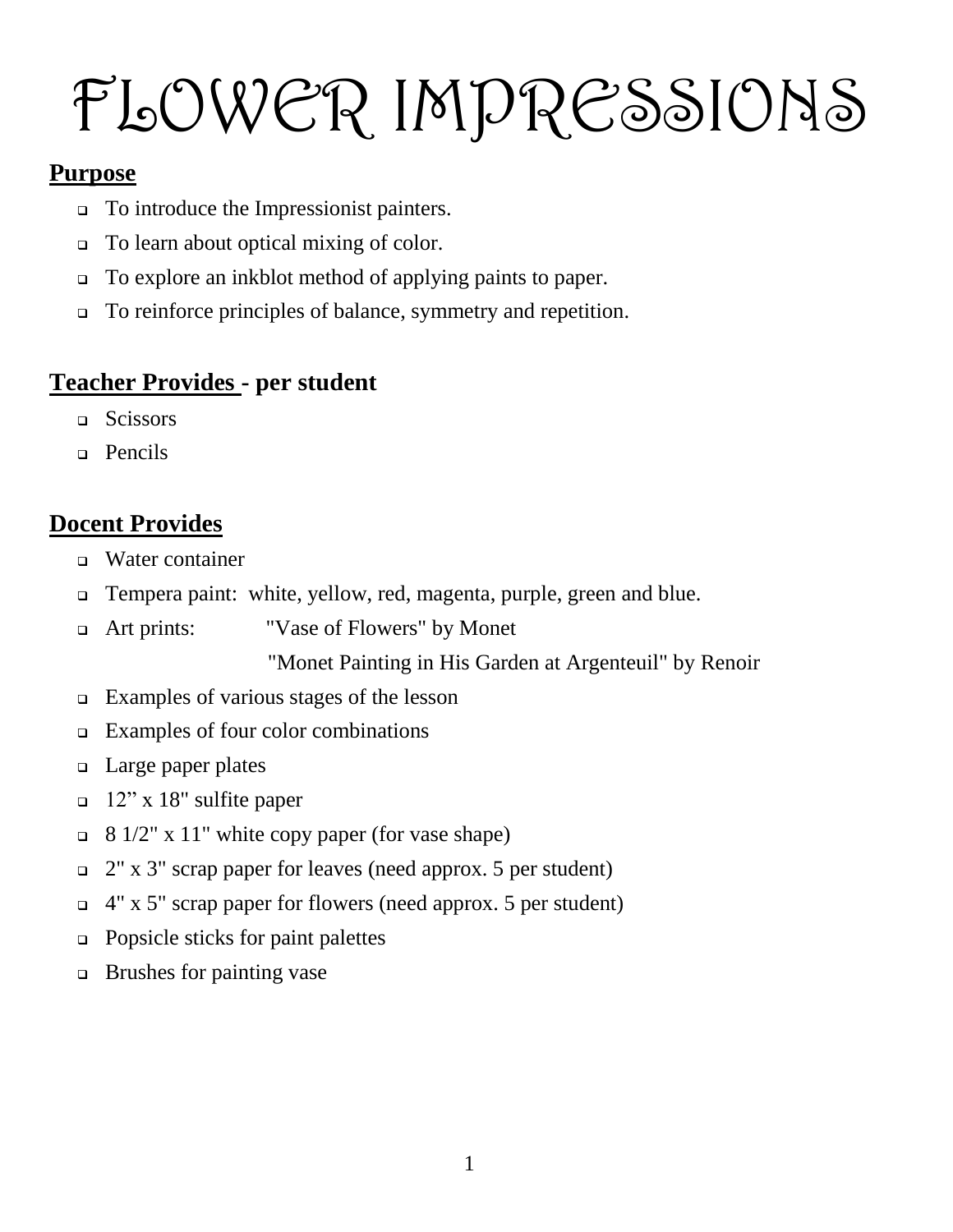## **Set up**

- Each student should have a pencil, scissors, brush, one large copy paper, small scrap pieces for blotting leaves.
- Display art prints and examples around room.
- Assistant docents should start preparing green, yellow and blue paint palettes (one between two students)

#### **Talk about the Impressionists**

- Write Manet, Renoir, Degas, Cassatt, Morisot and Monet on board.
- Generally refers to a group of artists who painted in France from about 1860-1886 and had joint exhibitions of their work. Refer to names on board.
- Until about 1860, French painting was:
- **Imagined subject**
- Scenes from stories about ancient heroes and gods
- Portrayed life in an idealized way, not realistic.
- Impressionists:
- Tore down the walls that separated art from real life
- Painted scenes from everyday, modern life
- Tried to capture the exact impression the world made on their senses at a particular time and place.
- **Broke down light reflecting on objects into small brush strokes of many colors. By doing this it** brought new brilliance to colors seen from a distance.

## **Show Prints**

 Point out splotches of color. At a distance, the eye tends to combine small patches or brush strokes of different colors into a new color. This is called Optical mixing. Ex. Small patches of red and blue will blend to violet (purple)

## **Describe what the students will do today**

 Paint a vase of flowers in an impressionistic style with an inkblot technique. Show examples.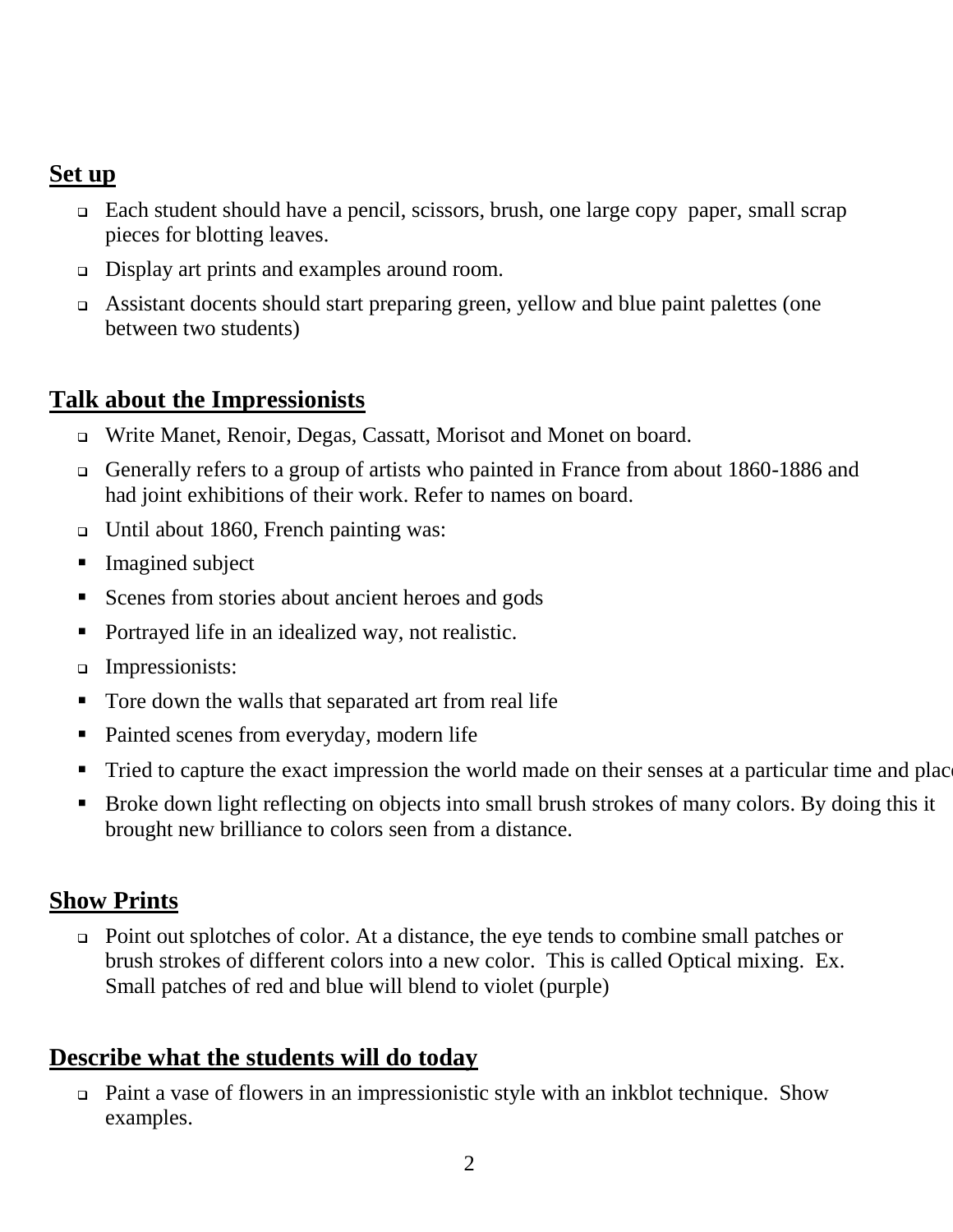#### **Draw Vase - Docent demonstrates - can draw on board too!**

- $\Box$  Have the students fold one piece of 8 1/2" x 11" paper in two (either direction ok). This determines shape and size of vase and direction of flowers!
- Draw half a vase on paper with middle of vase at fold. Docent demonstrates. Encourage large vases with sturdy bottoms!
- When they are pleased with a shape, cut it out and open up.
- $\Box$  Place cut vase about 2" up from bottom of their paper and trace around it with their pencil.

#### **Prepare Palettes for flowers**

- While students are blotting their leaves (next demo) assistant docent can prepare flower color palettes. Do not distribute until after leaf clean-up!
- Vary the palettes: Magenta, White, Purple, blue **or** Yellow, Red, White
- $\Box$  Be sure there is a popsicle stick for each color on palettes.

#### **Add Leaves - demonstrate first**

- Pass out paper plates with a tablespoon each of yellow, green and blue paint.
- Pass out paper towels and 2" pieces of blotting paper (scrap)
- Crease one of the scrap papers in half. With a **Popsicle stick** put a dab of green in the crease. Add some yellow and blue on top of the green.
- $\Box$  Fold the paper over the paint to make inkblot. Press the paint slightly with fingers to spread it into leaf shape. Open and press onto the paper. Press the entire paint area lightly and peel off slowly from one edge. Usually there is enough paint to reuse a paper more than once with out adding paint.
- $\Box$  Remind students not to mix the colors, let the folding and blotting mix it for them.
- Continue to print leaves. Make sure some are blotted over the edge of the vase. Fill the space, but remember flowers will also be printed.

#### **NOTE:**

This is a good time to clean up and discard used scraps of paper and palettes.

Pass out 4 or 5 larger scrap blotting paper for flowers.